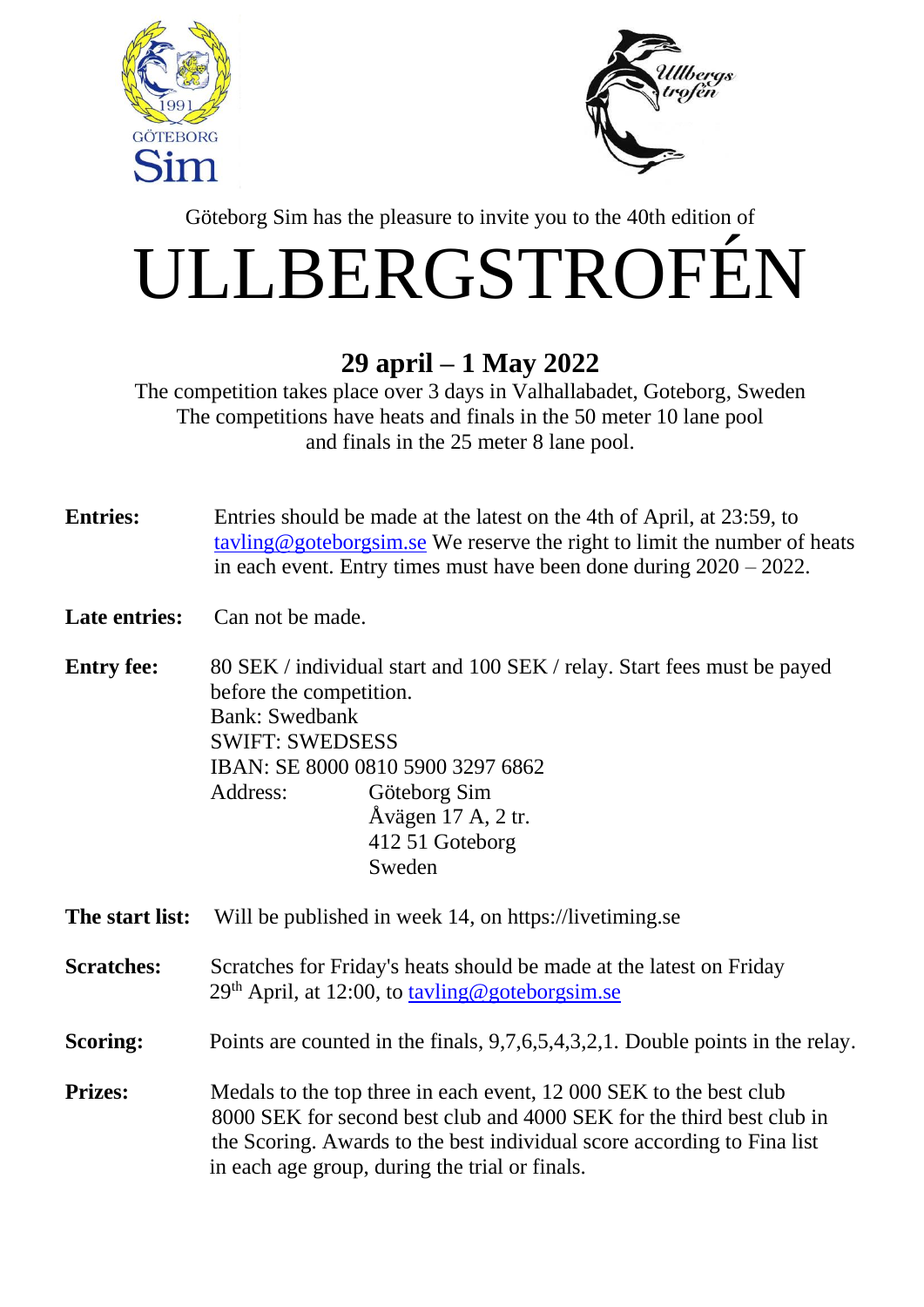| <b>Competition times:</b> | <b>Friday Session 1 heats</b><br>and finals                                                                                      | Warm up 14.00-15.15<br>competition starts 15.30                                                                                   |  |  |  |
|---------------------------|----------------------------------------------------------------------------------------------------------------------------------|-----------------------------------------------------------------------------------------------------------------------------------|--|--|--|
|                           | Saturday Session 2 heats Warm up 07.00-08.15<br>and finals                                                                       | competition starts 08.30                                                                                                          |  |  |  |
|                           | Saturday Session 3 finals Warm up 13.15-14.30                                                                                    | Competition starts 14.45                                                                                                          |  |  |  |
|                           | Sunday Session 4 heats Warm up 07.00-08.15<br>and finals                                                                         | competition starts 08.30                                                                                                          |  |  |  |
|                           | <b>Sunday Session 5 finals</b>                                                                                                   | Warm up 13.00-14.15<br>Competition starts 14.30                                                                                   |  |  |  |
| <b>Ullberg Office:</b>    | Located at the entrance in Valhallabadet. Opening hours: Friday from<br>13:00, Saturday and Sunday from 07.30                    |                                                                                                                                   |  |  |  |
| <b>Information:</b>       | Göteborg Sim<br>Åvägen 17 A, 2 tr.<br>412 51 Goteborg, Sweden<br>E-mail<br>tayling@goteborgsim.se<br>Homepage www.goteborgsim.se |                                                                                                                                   |  |  |  |
| Age groups:               |                                                                                                                                  | A: 18 years and older; B: 16-17 years, C: 14-15 years, D: 13 years.<br>Age groups are the age of the swimmer at 31 december 2022. |  |  |  |

## **Welcome to Goteborg and the 40th edition of Ullbergstrofén 2022**